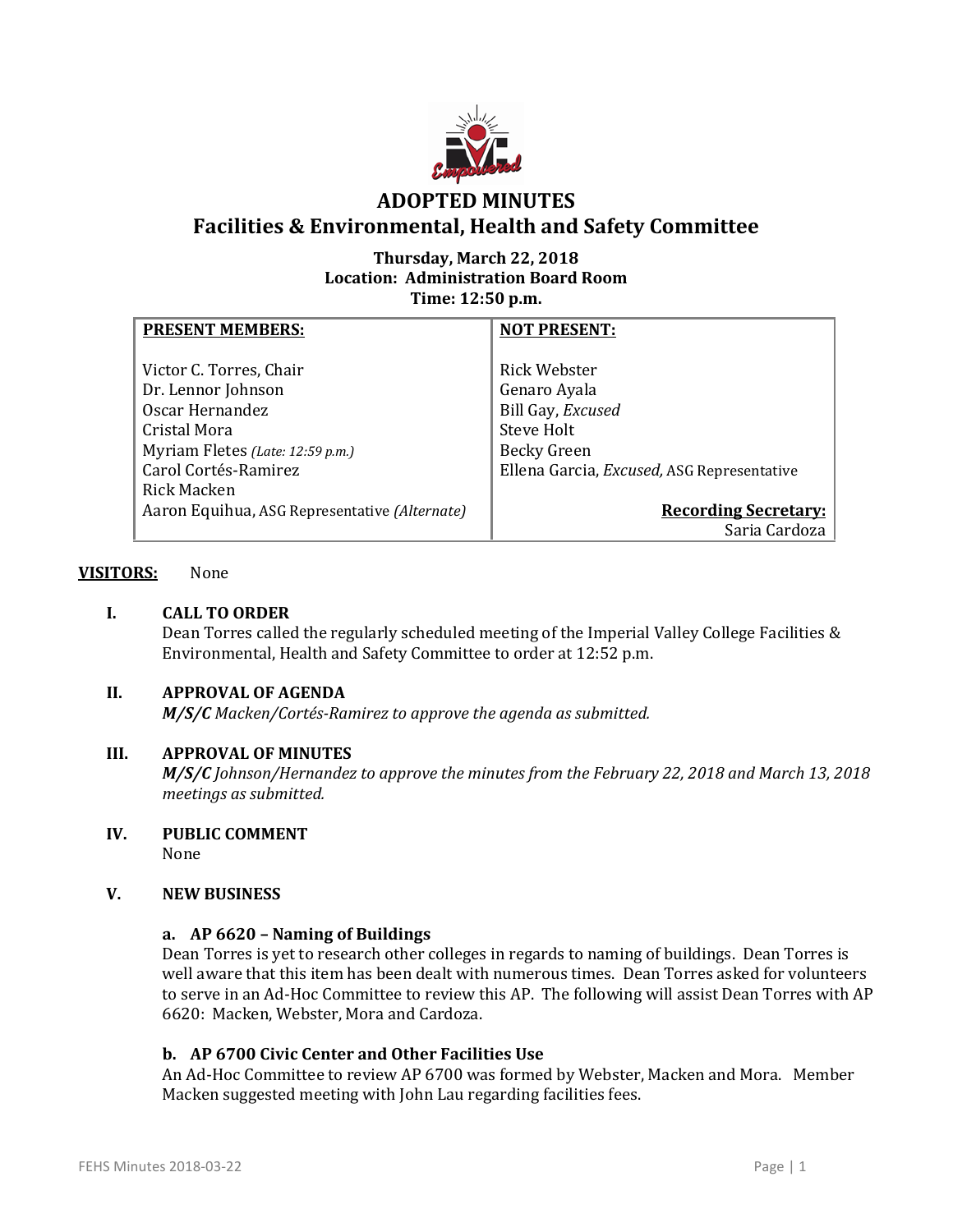Dean Torres will be researching facility fees at other local schools as well as the other community colleges in Region X.

## **VI. UNFINISHED BUSINESS**

#### **a. Small Partitions in Men's Restrooms**

Member Webster was not present to discuss this item. However, each partition has a cost of \$395.

### **b. AP 3580 – Public Safety & Operational Camera Placement & Acceptable Use**

AP 3580 was emailed to the membership late February. Member Macken was present and stated that the college does not have a policy in place regarding the operational cameras. This AP will be our policy in place.

#### *M/S/C Macken/Mora to recommend AP 3580 as presented.*

#### **c. First Aid Kits Availability**

Dean Torres reached out to Pioneers Memorial Health District (PMHD) in regards to replenishing all first aid kits on campus. The Campus Safety Department is currently working on a list to identify the locations of all first aid kits on campus. Once the list is completed, it will then be submitted to PMHD for further evaluation.

### **d. Committee Goals for 2017-2018**

- **1. Comprehensive Preparedness Training/Exercise – Update on Emergency Procedures**
- **3. First Aid & CPR Training for Faculty & Staff**

Dean Torres met with CHRO Clint Dougherty and discussed future trainings for employees. Mr. Dougherty will be including trainings in the Fall 2018.

#### **2. Safety Needs Assessment**

Dean Torres, Member Webster and Student Rep. Equihua conducted a safety needs walk on campus. Photos were presented addressing the safety hazards on the sidewalks.

A designated posting area at the bus stop is much needed. Member Macken stated that the East drop off area does have a posting area but does not know who maintains it.

Pavers in front of the 2700 building break easily being a safety hazard. Pouring concrete around the pavers might be the best solution.

A steel box transformer has visible rust damage and Dean Torres stated is now being worked on. The campus has a total of five transformers.

Member Hernandez stated that the benches next to the trees at the Spencer Library are full of bird feces. This is a health concern. The committee suggested trimming down the trees to help with the issue. Member Webster was not present to share other solutions to this problem. The custodians have done a good job washing the benches once a week but within a couple days the benches are covered of bird feces again.